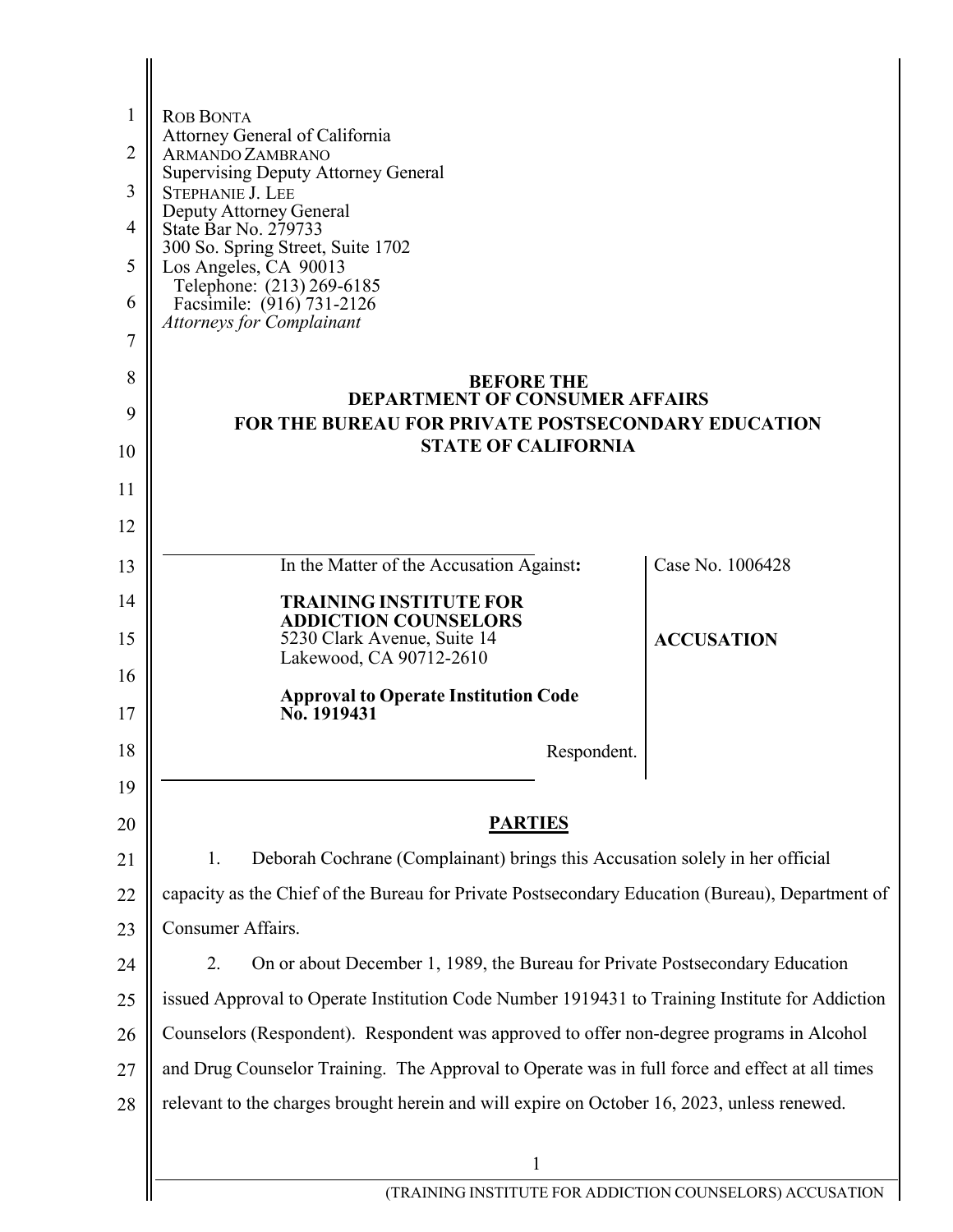| <b>JURISDICTION</b><br>1<br>3.<br>This Accusation is brought before the Director of the Department of Consumer<br>2<br>Affairs (Director) for the Bureau for Private Postsecondary Education, under the authority of the<br>3<br>following laws. All section references are to the Education Code (Code) unless otherwise<br>4<br>indicated.<br>5<br>4.<br>Business and Professions Code section 118, subdivision (b), provides that the<br>6<br>suspension, expiration, surrender, or cancellation of a license shall not deprive the Director of<br>7<br>jurisdiction to proceed with a disciplinary action during the period within which the license may<br>8<br>be renewed, restored, reissued or reinstated.<br>9<br>5.<br>Section 94875 states in pertinent part:<br>10<br>The bureau shall regulate private postsecondary educational institutions<br>11<br>through the powers granted, and duties imposed, by this chapter. In<br>exercising its powers, and performing its duties, the protection of the<br>12<br>public shall be the bureau's highest priority. If protection of the public is inconsistent with other interests sought to be promoted, the protection of<br>13<br>the public shall be paramount.<br>14<br>6.<br>Section 94877 provides in pertinent part:<br>15<br>The bureau shall adopt and shall enforce regulations to implement<br>(a)<br>16<br>this chapter pursuant to the Administrative Procedure Act (Chapter 3.5)<br>(commencing with Section 11340) of Part 1 of Division 3 of Title 2 of<br>17<br>the Government Code).<br>18<br>The bureau shall develop and implement an enforcement program,<br>(b)<br>19<br>pursuant to Article 18 (commencing with Section 94932) to implement<br>this chapter<br>20<br>21<br>22<br>7.<br>Section 94932 provides in pertinent part:<br>23<br>The bureau shall determine an institution's compliance with the<br>24<br>requirements of this chapter. The bureau shall have the power to require reports that institutions shall file with the bureau in addition to the<br>25<br>annual report, to send staff to an institution's sites, and to require<br>documents and responses from an institution to monitor compliance.<br>26<br>When the bureau has reason to believe that an institution may be out of<br>compliance, it shall conduct an investigation of the institution. If the<br>27<br>bureau determines, after completing a compliance inspection<br>28<br>or investigation, that an institution has violated any applicable law or<br>$\overline{2}$<br>(TRAINING INSTITUTE FOR ADDICTION COUNSELORS) ACCUSATION |  |  |
|--------------------------------------------------------------------------------------------------------------------------------------------------------------------------------------------------------------------------------------------------------------------------------------------------------------------------------------------------------------------------------------------------------------------------------------------------------------------------------------------------------------------------------------------------------------------------------------------------------------------------------------------------------------------------------------------------------------------------------------------------------------------------------------------------------------------------------------------------------------------------------------------------------------------------------------------------------------------------------------------------------------------------------------------------------------------------------------------------------------------------------------------------------------------------------------------------------------------------------------------------------------------------------------------------------------------------------------------------------------------------------------------------------------------------------------------------------------------------------------------------------------------------------------------------------------------------------------------------------------------------------------------------------------------------------------------------------------------------------------------------------------------------------------------------------------------------------------------------------------------------------------------------------------------------------------------------------------------------------------------------------------------------------------------------------------------------------------------------------------------------------------------------------------------------------------------------------------------------------------------------------------------------------------------------------------------------------------------------------------------------------------------------------------------------------------------------------------------------------------------------------------------------------------------------------------------------------------------------------------|--|--|
|                                                                                                                                                                                                                                                                                                                                                                                                                                                                                                                                                                                                                                                                                                                                                                                                                                                                                                                                                                                                                                                                                                                                                                                                                                                                                                                                                                                                                                                                                                                                                                                                                                                                                                                                                                                                                                                                                                                                                                                                                                                                                                                                                                                                                                                                                                                                                                                                                                                                                                                                                                                                              |  |  |
|                                                                                                                                                                                                                                                                                                                                                                                                                                                                                                                                                                                                                                                                                                                                                                                                                                                                                                                                                                                                                                                                                                                                                                                                                                                                                                                                                                                                                                                                                                                                                                                                                                                                                                                                                                                                                                                                                                                                                                                                                                                                                                                                                                                                                                                                                                                                                                                                                                                                                                                                                                                                              |  |  |
|                                                                                                                                                                                                                                                                                                                                                                                                                                                                                                                                                                                                                                                                                                                                                                                                                                                                                                                                                                                                                                                                                                                                                                                                                                                                                                                                                                                                                                                                                                                                                                                                                                                                                                                                                                                                                                                                                                                                                                                                                                                                                                                                                                                                                                                                                                                                                                                                                                                                                                                                                                                                              |  |  |
|                                                                                                                                                                                                                                                                                                                                                                                                                                                                                                                                                                                                                                                                                                                                                                                                                                                                                                                                                                                                                                                                                                                                                                                                                                                                                                                                                                                                                                                                                                                                                                                                                                                                                                                                                                                                                                                                                                                                                                                                                                                                                                                                                                                                                                                                                                                                                                                                                                                                                                                                                                                                              |  |  |
|                                                                                                                                                                                                                                                                                                                                                                                                                                                                                                                                                                                                                                                                                                                                                                                                                                                                                                                                                                                                                                                                                                                                                                                                                                                                                                                                                                                                                                                                                                                                                                                                                                                                                                                                                                                                                                                                                                                                                                                                                                                                                                                                                                                                                                                                                                                                                                                                                                                                                                                                                                                                              |  |  |
|                                                                                                                                                                                                                                                                                                                                                                                                                                                                                                                                                                                                                                                                                                                                                                                                                                                                                                                                                                                                                                                                                                                                                                                                                                                                                                                                                                                                                                                                                                                                                                                                                                                                                                                                                                                                                                                                                                                                                                                                                                                                                                                                                                                                                                                                                                                                                                                                                                                                                                                                                                                                              |  |  |
|                                                                                                                                                                                                                                                                                                                                                                                                                                                                                                                                                                                                                                                                                                                                                                                                                                                                                                                                                                                                                                                                                                                                                                                                                                                                                                                                                                                                                                                                                                                                                                                                                                                                                                                                                                                                                                                                                                                                                                                                                                                                                                                                                                                                                                                                                                                                                                                                                                                                                                                                                                                                              |  |  |
|                                                                                                                                                                                                                                                                                                                                                                                                                                                                                                                                                                                                                                                                                                                                                                                                                                                                                                                                                                                                                                                                                                                                                                                                                                                                                                                                                                                                                                                                                                                                                                                                                                                                                                                                                                                                                                                                                                                                                                                                                                                                                                                                                                                                                                                                                                                                                                                                                                                                                                                                                                                                              |  |  |
|                                                                                                                                                                                                                                                                                                                                                                                                                                                                                                                                                                                                                                                                                                                                                                                                                                                                                                                                                                                                                                                                                                                                                                                                                                                                                                                                                                                                                                                                                                                                                                                                                                                                                                                                                                                                                                                                                                                                                                                                                                                                                                                                                                                                                                                                                                                                                                                                                                                                                                                                                                                                              |  |  |
|                                                                                                                                                                                                                                                                                                                                                                                                                                                                                                                                                                                                                                                                                                                                                                                                                                                                                                                                                                                                                                                                                                                                                                                                                                                                                                                                                                                                                                                                                                                                                                                                                                                                                                                                                                                                                                                                                                                                                                                                                                                                                                                                                                                                                                                                                                                                                                                                                                                                                                                                                                                                              |  |  |
|                                                                                                                                                                                                                                                                                                                                                                                                                                                                                                                                                                                                                                                                                                                                                                                                                                                                                                                                                                                                                                                                                                                                                                                                                                                                                                                                                                                                                                                                                                                                                                                                                                                                                                                                                                                                                                                                                                                                                                                                                                                                                                                                                                                                                                                                                                                                                                                                                                                                                                                                                                                                              |  |  |
|                                                                                                                                                                                                                                                                                                                                                                                                                                                                                                                                                                                                                                                                                                                                                                                                                                                                                                                                                                                                                                                                                                                                                                                                                                                                                                                                                                                                                                                                                                                                                                                                                                                                                                                                                                                                                                                                                                                                                                                                                                                                                                                                                                                                                                                                                                                                                                                                                                                                                                                                                                                                              |  |  |
|                                                                                                                                                                                                                                                                                                                                                                                                                                                                                                                                                                                                                                                                                                                                                                                                                                                                                                                                                                                                                                                                                                                                                                                                                                                                                                                                                                                                                                                                                                                                                                                                                                                                                                                                                                                                                                                                                                                                                                                                                                                                                                                                                                                                                                                                                                                                                                                                                                                                                                                                                                                                              |  |  |
|                                                                                                                                                                                                                                                                                                                                                                                                                                                                                                                                                                                                                                                                                                                                                                                                                                                                                                                                                                                                                                                                                                                                                                                                                                                                                                                                                                                                                                                                                                                                                                                                                                                                                                                                                                                                                                                                                                                                                                                                                                                                                                                                                                                                                                                                                                                                                                                                                                                                                                                                                                                                              |  |  |
|                                                                                                                                                                                                                                                                                                                                                                                                                                                                                                                                                                                                                                                                                                                                                                                                                                                                                                                                                                                                                                                                                                                                                                                                                                                                                                                                                                                                                                                                                                                                                                                                                                                                                                                                                                                                                                                                                                                                                                                                                                                                                                                                                                                                                                                                                                                                                                                                                                                                                                                                                                                                              |  |  |
|                                                                                                                                                                                                                                                                                                                                                                                                                                                                                                                                                                                                                                                                                                                                                                                                                                                                                                                                                                                                                                                                                                                                                                                                                                                                                                                                                                                                                                                                                                                                                                                                                                                                                                                                                                                                                                                                                                                                                                                                                                                                                                                                                                                                                                                                                                                                                                                                                                                                                                                                                                                                              |  |  |
|                                                                                                                                                                                                                                                                                                                                                                                                                                                                                                                                                                                                                                                                                                                                                                                                                                                                                                                                                                                                                                                                                                                                                                                                                                                                                                                                                                                                                                                                                                                                                                                                                                                                                                                                                                                                                                                                                                                                                                                                                                                                                                                                                                                                                                                                                                                                                                                                                                                                                                                                                                                                              |  |  |
|                                                                                                                                                                                                                                                                                                                                                                                                                                                                                                                                                                                                                                                                                                                                                                                                                                                                                                                                                                                                                                                                                                                                                                                                                                                                                                                                                                                                                                                                                                                                                                                                                                                                                                                                                                                                                                                                                                                                                                                                                                                                                                                                                                                                                                                                                                                                                                                                                                                                                                                                                                                                              |  |  |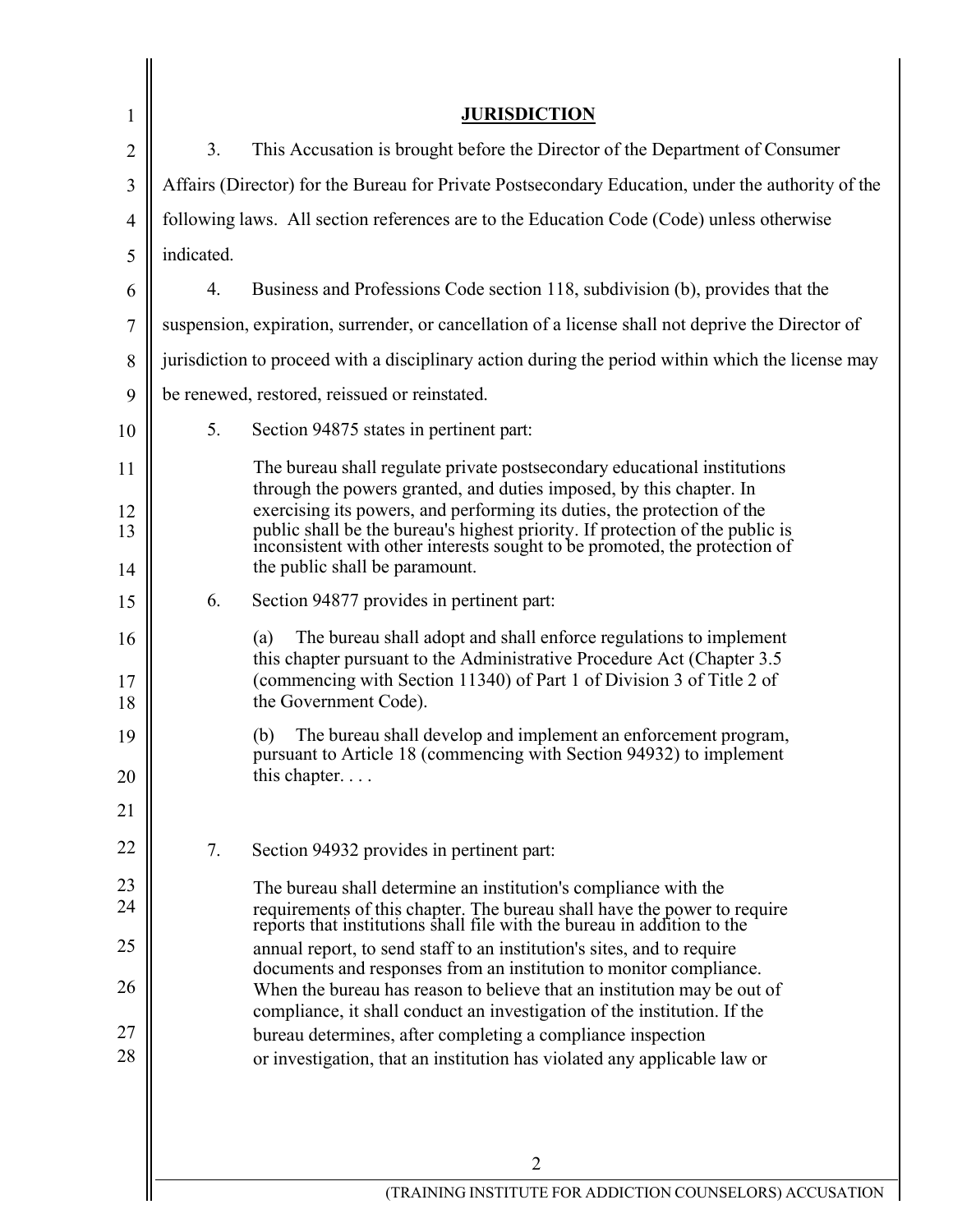| 1  |      | regulation, the bureau shall take appropriate action pursuant to this<br>article.                                                                    |
|----|------|------------------------------------------------------------------------------------------------------------------------------------------------------|
| 2  | 8.   | Section 94933 provides in pertinent part:                                                                                                            |
| 3  |      | The bureau shall provide an institution with the opportunity to remedy                                                                               |
| 4  |      | noncompliance, impose fines, place the institution on probation, or suspend or revoke the institution's approval to operate, in accordance           |
| 5  |      | with this article, as it deems appropriate based on the severity of an<br>institution's violations of this chapter, and the harm caused to students. |
| 6  |      |                                                                                                                                                      |
| 7  |      | <b>REGULATORY PROVISIONS</b>                                                                                                                         |
| 8  | 9.   | California Code of Regulations, title 5, section 75050 states in pertinent part:                                                                     |
| 9  |      |                                                                                                                                                      |
| 10 |      | (b) Failure of an applicant or institution issued an approval to operate to                                                                          |
| 11 |      | abate the violation or to pay the fine within the time allowed is a ground                                                                           |
| 12 |      | for denial or discipline of an approval to operate.                                                                                                  |
| 13 |      | <b>COST RECOVERY</b>                                                                                                                                 |
|    | 10.  | Section 94937, subdivision (c), provides that the Bureau may seek reimbursement                                                                      |
| 14 |      |                                                                                                                                                      |
| 15 |      | costs of investigation and enforcement pursuant to Business and Professions Code section 125.3.                                                      |
| 16 | 11.  | Business and Professions Code section 125.3 provides, in pertinent part, that the Board                                                              |
| 17 |      | may request the administrative law judge to direct a licensee found to have committed a violation                                                    |
| 18 |      | or violations of the licensing act to pay a sum not to exceed the reasonable costs of the investigation                                              |
| 19 |      | and enforcement of the case, with failure of the licensee to comply subjecting the license to not                                                    |
| 20 |      | being renewed or reinstated. If a case settles, recovery of investigation and enforcement costs may                                                  |
| 21 |      | be included in a stipulated settlement.                                                                                                              |
| 22 |      | <b>FACTUAL ALLEGATIONS</b>                                                                                                                           |
| 23 |      | <b>Citation Number 2021038</b>                                                                                                                       |
| 24 | 12.  | On or about August 6, 2020, the Bureau issued Citation Number 2021038 to                                                                             |
| 25 |      | Respondent for failing to submit Student Tuition Recovery Fund (STRF) Assessment Reporting                                                           |
| 26 |      | Forms and applicable assessments collected from students for the third quarter of 2019 and first                                                     |
| 27 |      | and second quarters of 2020, and failing to submit the 2019 Annual Fee and late payment penalty                                                      |
| 28 | fee. |                                                                                                                                                      |
|    |      |                                                                                                                                                      |
|    |      | 3                                                                                                                                                    |
|    |      | (TRAINING INSTITUTE FOR ADDICTION COUNSELORS) ACCUSATION                                                                                             |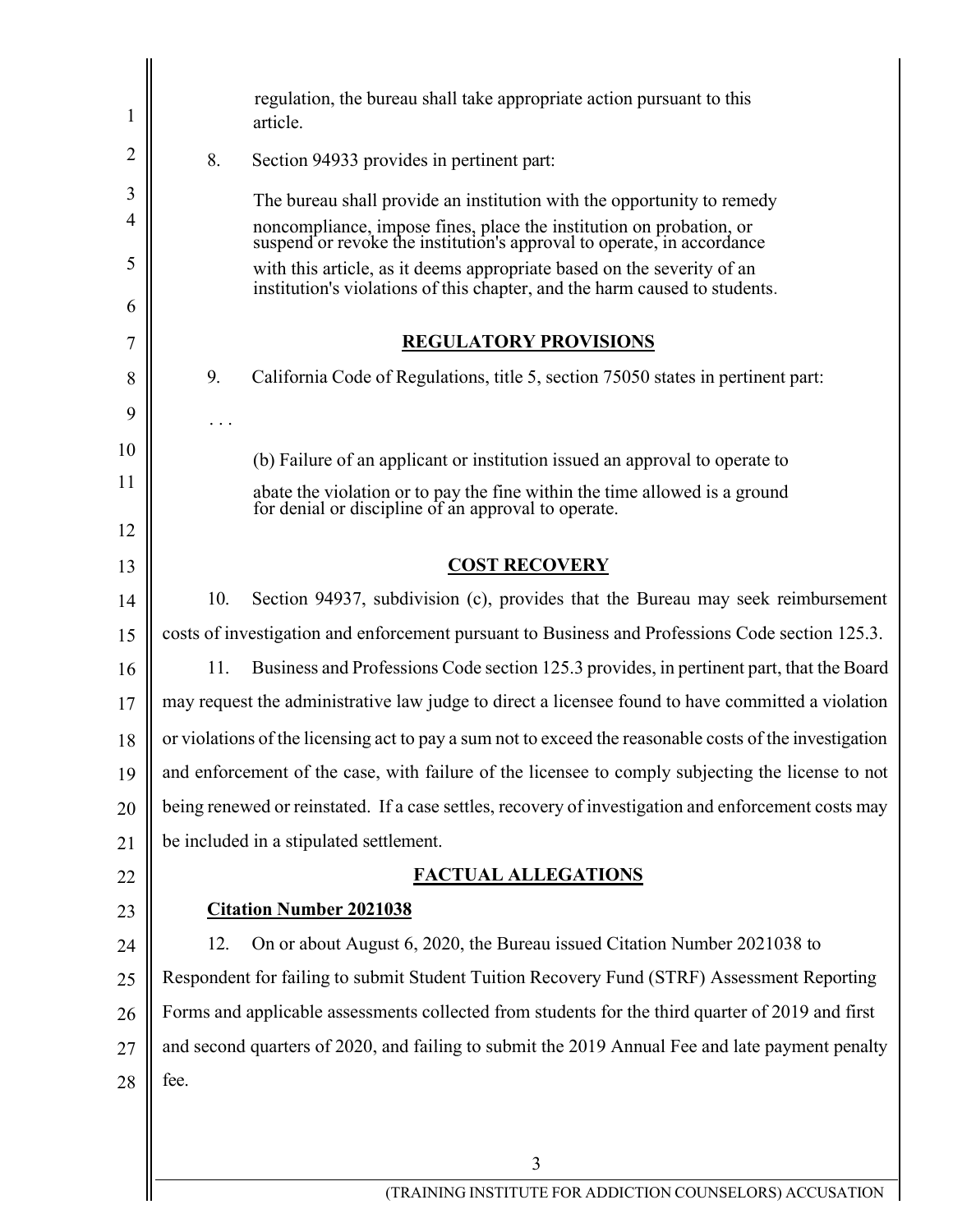| $\mathbf{1}$   | 13.                                                                                           | Citation Number 2021038's Order of Abatement required Respondent to submit the                        |
|----------------|-----------------------------------------------------------------------------------------------|-------------------------------------------------------------------------------------------------------|
| $\overline{2}$ |                                                                                               | delinquent STRF Assessment Reporting Forms and assessments collected from students, pay the           |
| 3              | 2019 Annual Fee, and pay the late payment penalty fee. Citation Number 2021038 also issued to |                                                                                                       |
| $\overline{4}$ |                                                                                               | Respondent an administrative fine of \$50.00. Respondent was required to comply with the Order        |
| 5              |                                                                                               | of Abatement and pay all fines and fees within 30 days from the date the citation was served.         |
| 6              | 14.                                                                                           | On or about October 13, 2020, the Bureau received Respondent's payment of the                         |
| 7              |                                                                                               | \$50.00 administrative fine and 2019 Annual Fee in the amount of \$2,500.00. However,                 |
| 8              |                                                                                               | Respondent did not pay the late payment penalty fee of \$875.00 and did not submit the delinquent     |
| 9              | STRF forms.                                                                                   |                                                                                                       |
| 10             | 15.                                                                                           | On or about October 15, 2020, the Bureau sent Respondent a letter requesting                          |
| 11             | compliance with the Order of Abatement.                                                       |                                                                                                       |
| 12             | 16.                                                                                           | On or about December 29, 2020, the Bureau sent Respondent a Demand for Order of                       |
| 13             | Abatement letter.                                                                             |                                                                                                       |
| 14             | 17.                                                                                           | On or about January 25, 2021, the Bureau received the delinquent STRF forms.                          |
| 15             | 18.                                                                                           | On or about October 19, 2021, the Bureau sent Respondent an e-mail notifying them                     |
| 16             |                                                                                               | again that the 2019 late payment penalty fee was still outstanding.                                   |
| 17             | 19.                                                                                           | On or about March 11, 2021, the Bureau sent Respondent a Demand for Order of                          |
| 18             | Abatement letter.                                                                             |                                                                                                       |
| 19             | 20.                                                                                           | On or about April 7, 2021, the Bureau sent Respondent a Demand for Order of                           |
| 20             | Abatement letter.                                                                             |                                                                                                       |
| 21             | 21.                                                                                           | To date, Respondent has not paid the 2019 late payment penalty fee of \$875.00 and                    |
| 22             |                                                                                               | has failed to comply with the Order of Abatement.                                                     |
| 23             |                                                                                               | <b>Citation Number 2021118</b>                                                                        |
| 24             | 22.                                                                                           | On or about October 15, 2020, the Bureau issued Citation Number 2021118 to                            |
| 25             |                                                                                               | Respondent for failing to collect verification of high school completion (or its equivalent), failing |
| 26             | to maintain Student Performance Fact Sheets for 2016-2017 and 2017-2018, failing to provide   |                                                                                                       |
| 27             | supporting documentation for the Annual Report as required, failing to properly execute an    |                                                                                                       |
| 28             |                                                                                               | enrollment agreement by not having Respondent's representative sign the enrollment agreements,        |
|                |                                                                                               |                                                                                                       |
|                |                                                                                               |                                                                                                       |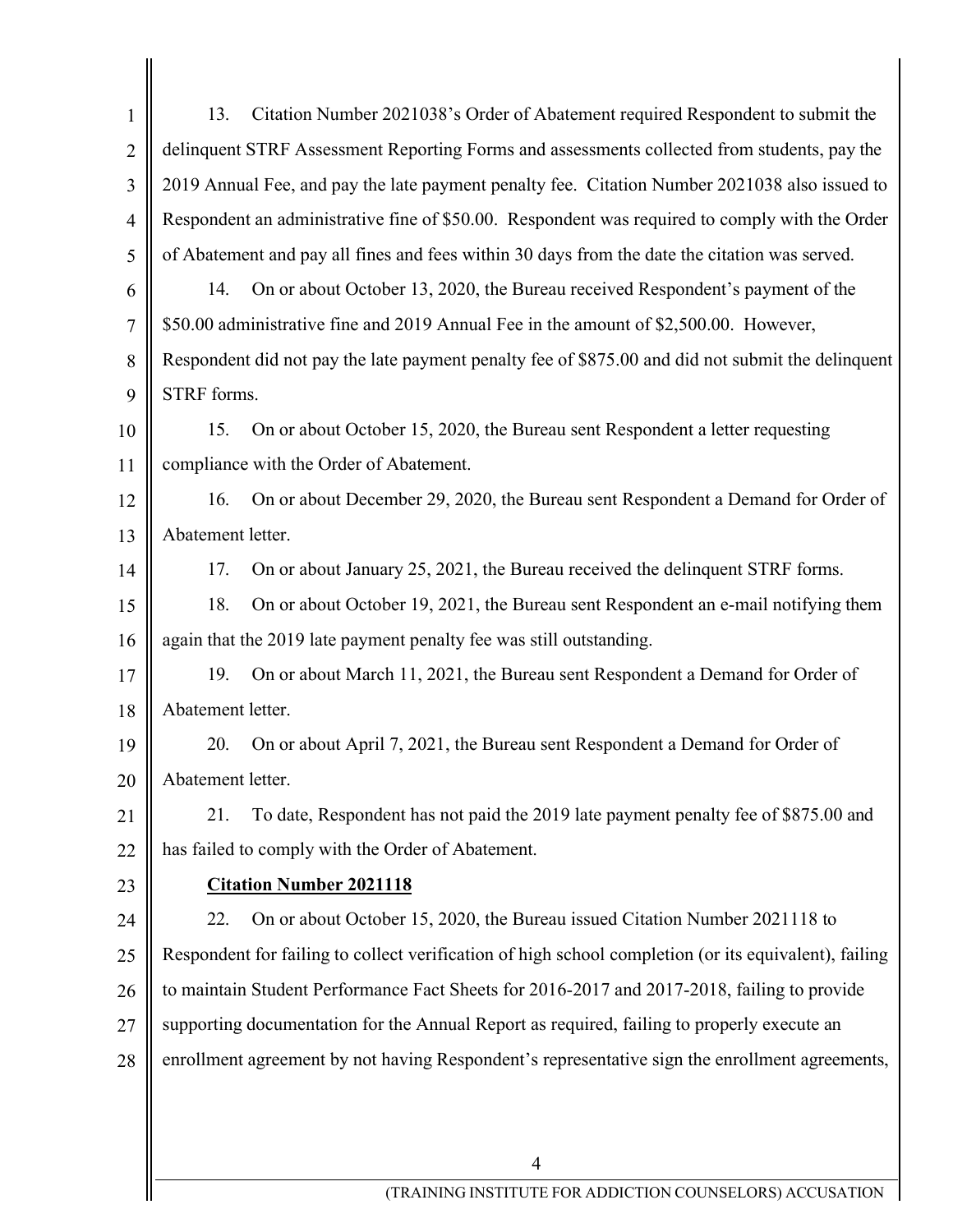and failing to comply with the Bureau's Notice to Comply within 30 days. The Notice to Comply identified to Respondent various additional violations, including Respondent's failure to conform to institutional website requirements under the California Private Postsecondary Education Act of 2009.

23. written policy or procedure of how Respondent will maintain future compliance with collecting proof of high school completion or equivalent; submit a written policy or procedure of how Respondent will maintain future compliance with maintaining Student Performance Fact Sheets and supporting documentation for the Annual Report; submit a written policy or procedure of how Respondent will maintain future compliance with properly executing enrollment agreements with a signature from a representative of the institution; and submit proof of compliance with the violations noted in the Notice to Comply, including proof of compliance with institutional website requirements. Citation Number 2021118 also issued to Respondent an administrative fine of \$[8,000.00.](https://8,000.00) Respondent was required to comply with the Order of Abatement and pay all fines and fees within 30 days from the date the citation was served. 5 6 7 8 9 10 11 12 13 14 15 23. Citation Number 2021118's Order of Abatement required Respondent to: submit a

24. Order of Abatement. However, Respondent did not submit proof of compliance with respect to the institutional website requirements. 16 17 18 In February 2021, Respondent submitted some of the documentation ordered in the

25. Abatement letter, which also demanded payment of the \$[8,000.00](https://8,000.00) administrative fine. 19 20 25. On or about April 7, 2021, the Bureau sent Respondent a Demand for Order of

26. administrative fine. On or about May 7, 2021, with the Bureau's approval, Respondent agreed to make 10 monthly payments of \$800.00, starting on June 1, 2021. 21 22 23 26. On or about May 3, 2021, Respondent requested a payment plan for the [\\$8,000.00](https://8,000.00)

24

1

2

3

4

27. Respondent failed to make any payments in June 2021 or July 2021.

28. September 10, 2021, Respondent made a payment of \$800.00. 25 26 28. On or about August 5, 2021, Respondent made a [\\$1,600.00](https://1,600.00) payment. On or

29. letter, which also demanded payment of [\\$1,600.00](https://1,600.00) to account for the two payments that 27 28 29. On October 8, 2021, the Bureau sent Respondent a Demand for Order of Abatement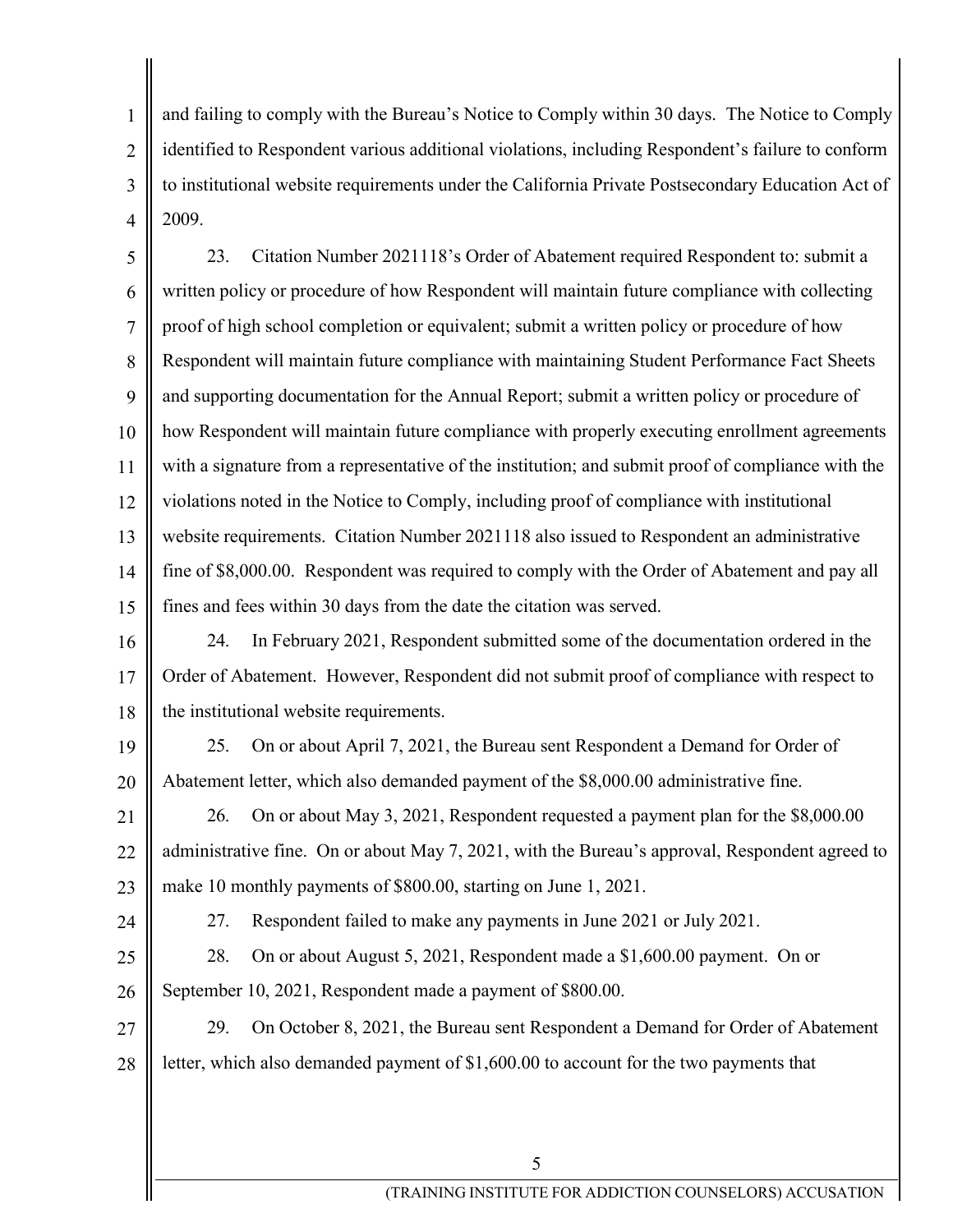| $\mathbf{1}$   | Respondent had not made on the administrative fine. For the period of June 2021 through          |  |
|----------------|--------------------------------------------------------------------------------------------------|--|
| $\overline{2}$ | October 2021, Respondent owed 5 monthly payments of \$800.00, or a total \$4,000.00, but had     |  |
| 3              | only paid a total \$2,400.00 to date.                                                            |  |
| $\overline{4}$ | On October 18, 2021, Respondent made a payment of \$1,600.00.<br>30.                             |  |
| 5              | The remaining balance on the \$8,000.00 administrative fine is \$4,000.00. To date,<br>31.       |  |
| 6              | Respondent has not paid this balance and has also failed to submit proof of compliance with the  |  |
| 7              | institutional website requirements, thereby failing to comply with the Order of Abatement.       |  |
| 8              | <b>FIRST CAUSE FOR DISCIPLINE</b>                                                                |  |
| 9              | (Failure to Comply with Citation)                                                                |  |
| 10             | 32.<br>Respondent's Approval to Operate is subject to disciplinary action under California       |  |
| 11             | Code of Regulation, title 5, section 75050(b) in that Respondent failed to comply with the Order |  |
| 12             | of Abatement in Citation Number 2021038 by failing to pay the late payment penalty fee.          |  |
| 13             | Complainant refers to, and by this reference incorporates, the allegations set forth in above    |  |
| 14             | paragraphs 12 through 21, as though set forth in full herein.                                    |  |
| 15             | <b>SECOND CAUSE FOR DISCIPLINE</b>                                                               |  |
| 16             | (Failure to Comply with Citation)                                                                |  |
| 17             | Respondent's Approval to Operate is subject to disciplinary action under California<br>33.       |  |
| 18             | Code of Regulation, title 5, section 75050(b) in that Respondent failed to comply with the Order |  |
| 19             | of Abatement in Citation Number 2021118 by failing to pay the full citation administrative fine  |  |
| 20             | and failing to submit proof of compliance with institutional website requirements. Complainant   |  |
| 21             | refers to, and by this reference incorporates, the allegations set forth in above paragraphs 22  |  |
| 22             | through 31, as though set forth in full herein.                                                  |  |
| 23             | $\frac{1}{1}$                                                                                    |  |
| 24             | $\frac{1}{1}$                                                                                    |  |
| 25             | $\frac{1}{1}$                                                                                    |  |
| 26             | $/ \! / \! /$                                                                                    |  |
| 27             | $/ \! / \! /$                                                                                    |  |
| 28             | $/\!/ \!/$                                                                                       |  |
|                |                                                                                                  |  |
|                |                                                                                                  |  |
|                | 6                                                                                                |  |
|                | (TRAINING INSTITUTE FOR ADDICTION COUNSELORS) ACCUSATION                                         |  |